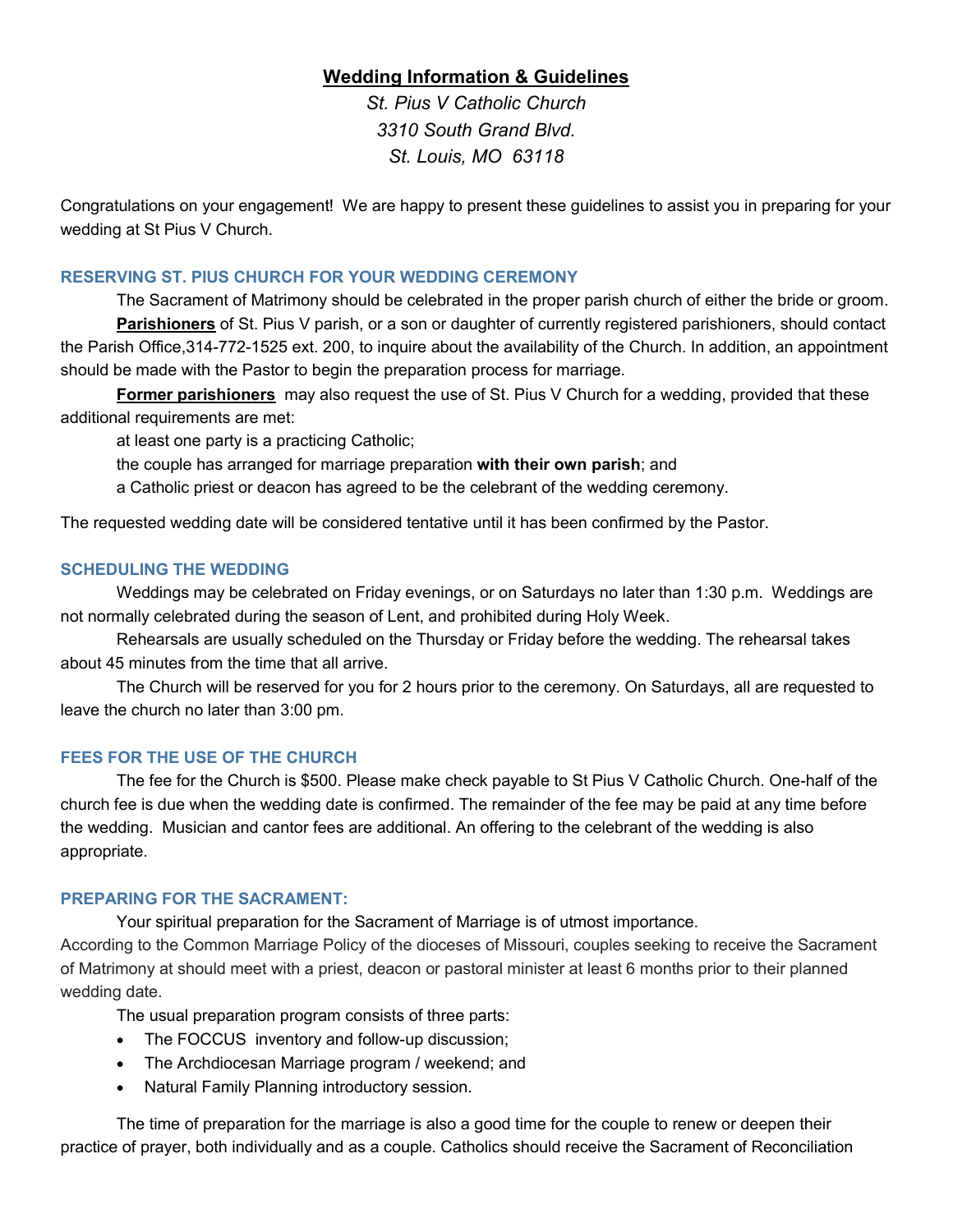(confession) and participate in Sunday Mass regularly.

### **CHURCH DOCUMENTS REQUIRED**:

The priest or deacon celebrant of the wedding will assist you with the required forms. All church documents must be sent to St Pius Parish Office at least one month before the wedding.

These documents are:

- the *Pre-Nuptial Investigation* which affirms that you are free to marry in the Catholic Church;
- a newly-issued baptismal certificate (see below);
- certificates of completion for the FOCCUS inventory, the Marriage Preparation program, and the Natural Family Planning session;
- If the priest or deacon is from outside the Archdiocese of St. Louis, a *"Letter of Suitability"* from his own diocese or religious superior;
- If either party was previously married, in either a civil or a religious ceremony, and the former spouse is still living, the decree of nullity.

**Baptismal Certificate:** Catholics must provide a baptismal certificate, issued within 6 months of the wedding date. Simply request a copy from the parish where you were baptized. If you were baptized in the Archdiocese of St Louis and the parish is now closed or merged, contact the Archive Office at 314-792-7020. Members of other Christian churches should provide a certificate, record or letter attesting to the fact of their baptism. These will be retained for the parish records at St Pius V.

### **MARRIAGE LICENSE**

A marriage license valid in the State of Missouri is required. Apply for the license no earlier than 30 days prior to your intended date of marriage. This may be obtained from St. Louis City Hall (314-622-3257 or www.stlouiscityrecorder.org), the St. Louis County Government Center (314-615-7100 or www.stlouisco.com), or any other County in the State of Missouri. Both parties need to apply for the license in person. The marriage license should be given to the priest or deacon at the wedding rehearsal.

## **PLANNING THE WEDDING LITURGY**

Your wedding must follow the Catholic rite as found in *The Order of Celebrating Matrimony.* Either the form of celebrating matrimony within Mass or without Mass may be used. The celebration within Mass is normally chosen when both the bride and the groom are practicing Catholics. If one party is not Catholic, or there will be very few Catholics attending the wedding ceremony, the form of celebration without Mass (Liturgy of the Word only) is appropriate.

The priest will provide you with a copy of the guide *Together for Life* which contains the texts of Scripture readings, prayers, and blessings for you to choose from. A printed program with Scripture readings and responses can assist with the full participation of all who attend the wedding.

**Music:** All music for your wedding celebration must be arranged through our Music Coordinator, Ruth Ehresman, 314-771-9036. Please contact her as soon as your wedding date is set. She will advise you about her fee for arranging and/or performing the music, as well as fees for the cantor and additional musicians.

**Liturgical ministers:** We welcome friends or family members who are Lectors, Extraordinary Ministers of the Eucharist or Altar Servers in their own parishes, to assist at the wedding liturgy. Presenters of the bread and wine for the Eucharist should also be chosen; we suggest your Godparents or Sponsors for this role.